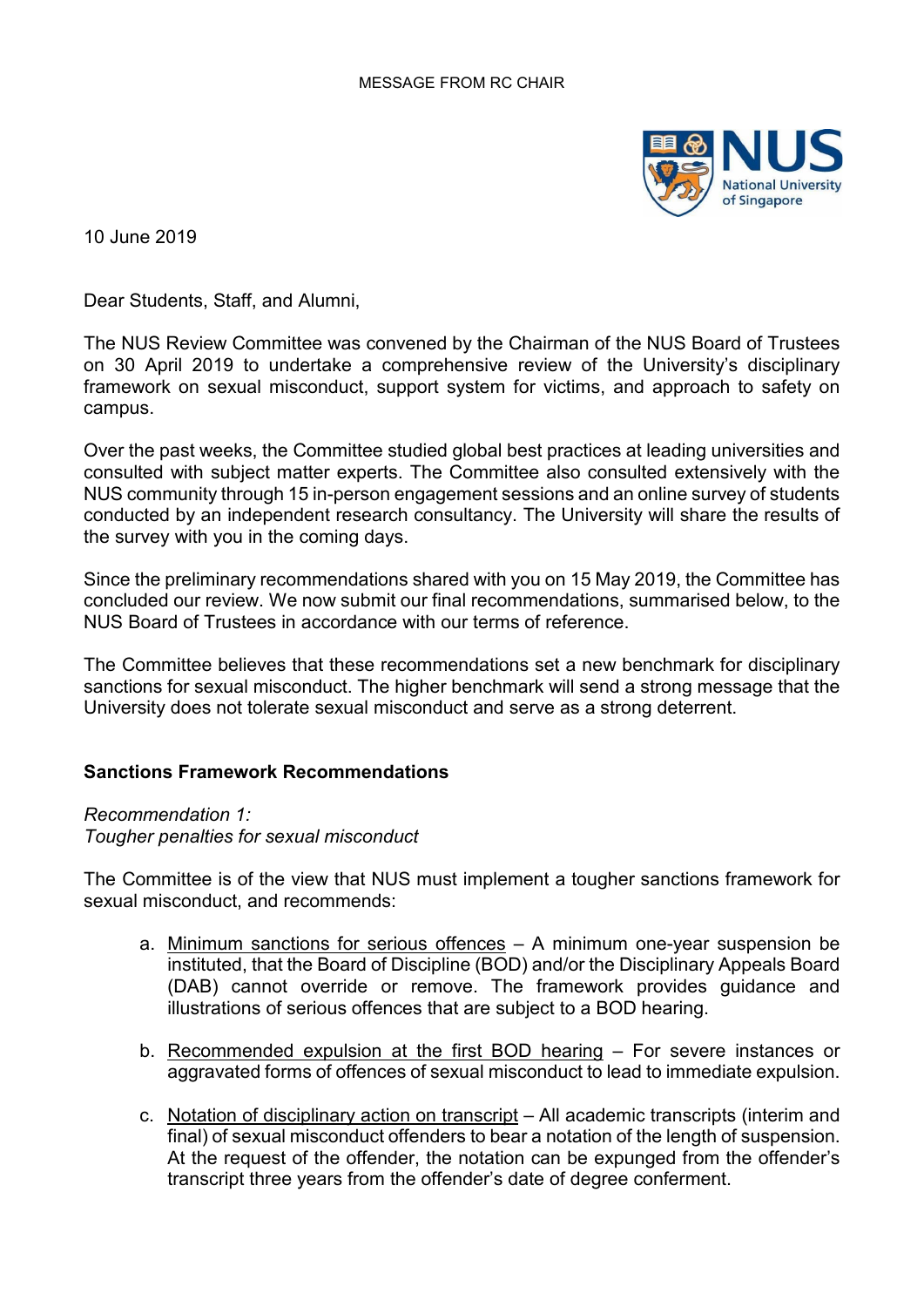- d. Guard against recidivism All offenders must be certified fit by a counsellor and/or medical professional before they are allowed to return to campus after suspension. Suspensions may be extended until the student is certified fit to return.
- e. No-contact protocol between victim and offender A no-contact protocol to ensure that the victim and offender do not come into contact with each other. For example, ensuring that they do not take the same classes or non-academic programmes.

In addition to the above measures, the BOD can impose any or all of the existing sanctions, which include mandatory counselling and rehabilitation, community service, a ban from housing premises or campus, suspension from academic and non-academic privileges, and a letter of reprimand.

In ensuring that all sanctions are adhered to, the Committee recommends that a case officer be assigned to the offender.

# **Disciplinary Framework Recommendations**

### *Recommendation 2:*

### *Giving victims a greater voice in the disciplinary process*

The Committee recommends that NUS grants victims more rights and that victims should be more involved in the disciplinary process. These would include:

- a. Being kept up-to-date on the disciplinary proceedings;
- b. Filing a statement of facts before the BOD hearing;
- c. Filing an impact statement;
- d. Appearing before BOD to provide clarifications on the victim's statement;
- e. Being accompanied by a care officer at the BOD hearing; and
- f. Having an avenue for victims to request for a review of BOD and/or DAB outcomes in exceptional circumstances as spelt out in the full Report.

The Committee recommends that the University reviews the composition of the BOD to ensure adequate gender balance among the members.

# *Recommendation 3:*

*Provide greater empathy and support to victims*

The Committee found that a single point-of-contact for victims is lacking, requiring victims to reach out to the various support units at the University on their own, and therefore risking a lack of continuity in victim care.

NUS must provide better advice, information, support and resources to victims, from when an incident is reported to when support is no longer required. The Committee recommends that a care officer be appointed to each victim at the point an incident is reported, who will accompany the victim in dealing with law enforcement, support the victim through the disciplinary process and interface with other support units across the University.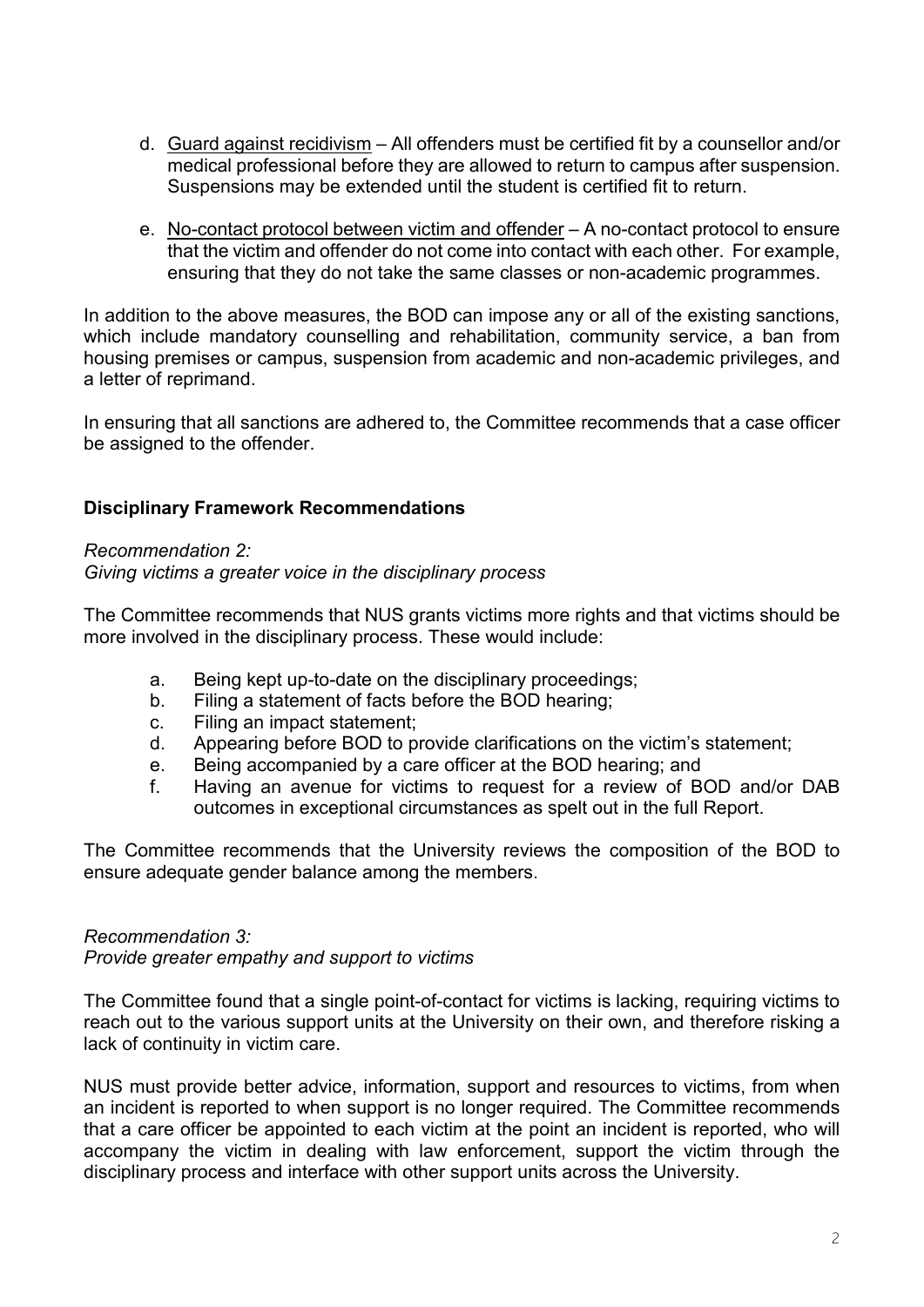The Committee notes the University's proposal to establish a Victim Care Unit (see Recommendation 5).

### *Recommendation 4:*

*Set a clear timeline for disciplinary process and streamline number of entities involved*

The Committee recommends streamlining the number of different NUS units involved in the disciplinary process to better support victims.

The Committee also suggests that a timeline for the disciplinary processes be established. Although such a timeline should be left flexible, there should be an indicative timeline outlining when each stage of the process should be completed.

### **Review of ongoing university measures to enhance victim support, culture of respect, and campus safety**

The Committee notes that the University is already in the process of implementing its own measures to enhance support for victims and safety across campus. The Committee has reviewed the University's plans in this regard, and has the following recommendations:

# *Recommendation 5:*

#### *Enhancing the victim support framework and network*

The Committee recognises that there is a clear need to enhance the University's victim support framework and network, and notes that the University will establish a Victim Care Unit (VCU). The VCU will provide personalised continuity of care to victims of sexual misconduct, be the central point of contact, and act as the interface between victims and NUS' disciplinary and care units.

The Committee supports the establishment of the VCU and recommends:

- a. The University ensures care officers have relevant experience in counselling, social work, psychology or a related field;
- b. The VCU works closely with other support networks at the University. While care officers from the VCU will be the central point of contact and first layer of support, they should work closely with the masters, resident fellows, resident advisors and student support managers, amongst others, who will continue to provide pastoral care at hostels, faculties and schools as the second layer of support, with peer groups forming the third layer of support. This will ensure a holistic support network is provided for victims; and
- c. A dedicated website be set up to provide information and advice for victims of sexual misconduct, and to house NUS' codes of conduct as well as policy statements and documents. The website should include clear reporting and support mechanisms such as essential contact numbers, helplines and whistleblowing channels.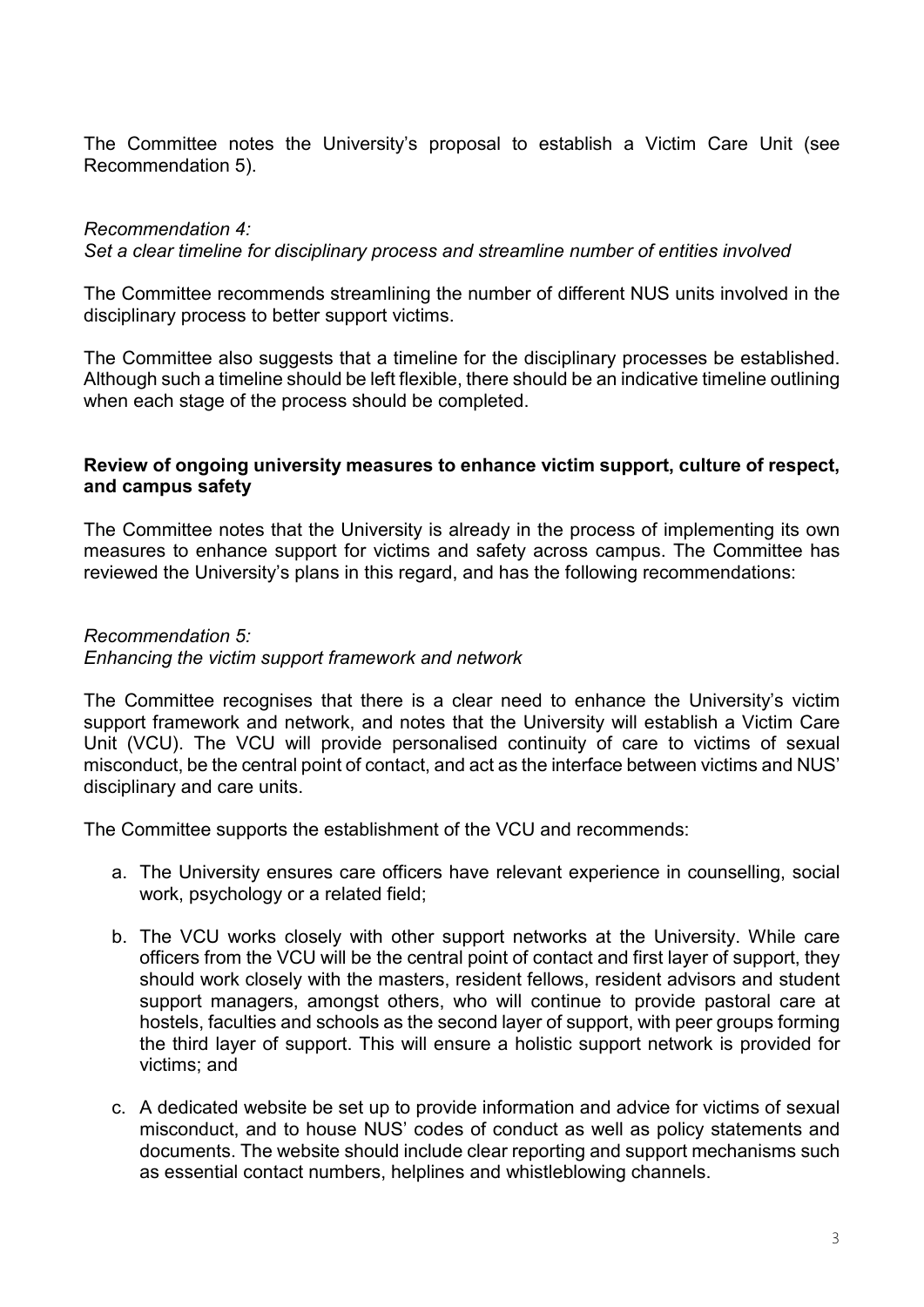#### *Recommendation 6: Rehabilitation of offenders*

The Committee supports the University's move for its Office of Student Affairs (OSA) to have dedicated staff to advise offenders, who may need support in areas such as mental health.

OSA will work with the Office of Student Conduct to ensure that offenders serve out their sanctions, undergo rehabilitation, and are certified fit to return by counsellors and/or medical professionals – before they are allowed back on campus after suspension.

## *Recommendation 7: Education on respect and consent*

The Committee supports the University's plan to launch a new module on "Respect and Consent Culture" starting in the 2019/2020 academic year, which will be compulsory for all NUS students and staff.

The Committee notes that the University will conduct first responder training commencing in June 2019 to ensure that all first responders know how to communicate and help victims. This would involve campus security officers, masters, resident fellows and residential advisors.

The Committee concurs with the University's view that education remains an important and sustainable way to build an enduring culture of respect on campus which will complement safety measures being enhanced by the University.

### *Recommendation 8: Adequacy of campus security and infrastructure*

The Committee recommends better security infrastructure at hostels, where the majority of sexual misconduct incidents in recent years have occurred.

The University announced it will significantly increase the number of security guards present at hostels and introduce roving security patrols across campus. Secure shower cubicles and restroom locks are also being installed in hostels. Together with better CCTV coverage, the Committee agrees that these tools should significantly enhance campus safety and security.

Beyond infrastructure and security, the Committee would like to reiterate the importance of imbuing a culture of safety and mutual care among NUS staff and students, particularly as to the issue of non-resident's ability to gain unauthorised access to hostels. Safety cannot be compromised and everyone must be mindful to uphold and observe safety measures.